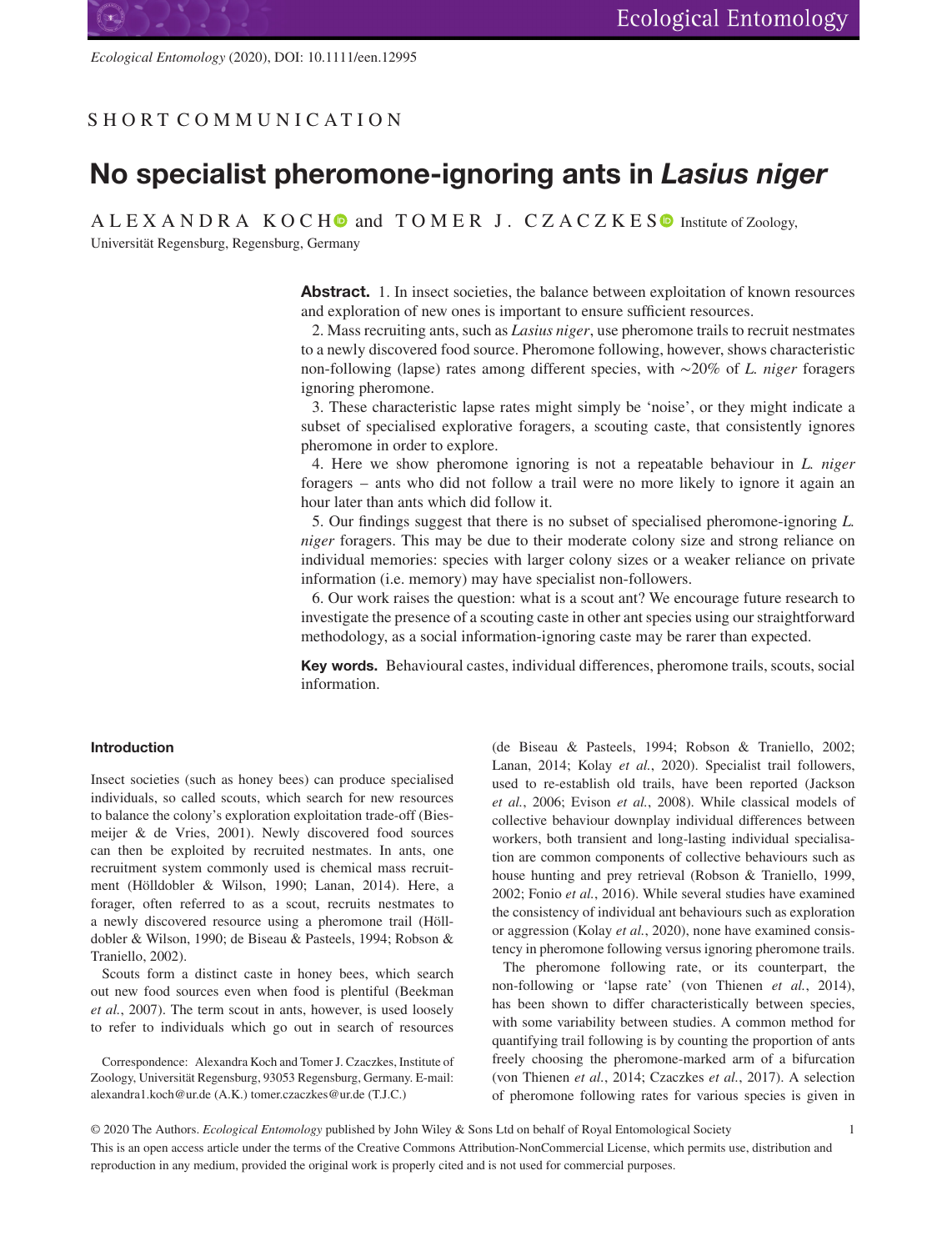|  |  |  | <b>Table 1.</b> A selection of pheromone following rates for different species |  |  |  |  |
|--|--|--|--------------------------------------------------------------------------------|--|--|--|--|
|--|--|--|--------------------------------------------------------------------------------|--|--|--|--|

| Species               | Pheromone following rate estimate | Method notes                       | Reference                          |
|-----------------------|-----------------------------------|------------------------------------|------------------------------------|
| Euprenolepis procera  | 95%                               | Y maze, gland extract              | (von Thienen <i>et al.</i> , 2014) |
| Tapinoma simrothi     | 100%                              | Bifurcating ellipse, gland extract | (Simon & Hefetz, 1991)             |
| Tapinoma nigerrimum   | c. $98%$                          | Y maze, gland extract              | (van Oudenhove et al., 2012)       |
| Aphaenogaster senilis | c. $83%$                          | Y maze, gland extract              | (van Oudenhove et al., 2012)       |
| Monomorium pharaonis  | $70 - 80\%$                       | Y maze, naturally laid trail       | (Jeanson et al., 2003)             |
| Linipithema humile    | 94%                               | Y maze, artificial trail pheromone | (von Thienen et al., 2014)         |
|                       | 89%                               | Y maze, gland extract              | (von Thienen et al., 2014)         |
|                       | 99%                               | Y maze, naturally laid trail       | (Aron <i>et al.</i> , 1993)        |
| Lasius niger          | 82%                               | Y maze, gland extract              | (von Thienen <i>et al.</i> , 2014) |
|                       | $79 - 100\%$                      | Y maze, naturally laid trail       | (Aron <i>et al.</i> , 1993)        |
|                       | 70%                               | T maze, naturally laid trail       | (Grüter <i>et al.</i> , 2011)      |
|                       | $74 - 83%$                        | T maze, naturally laid trail       | (Czaczkes <i>et al.</i> , 2017)    |

We only show pheromone following rates where no other competing or conflicting information sources are available.

Table 1. For example, in *Lasius niger*, the lapse rate is relatively high at around 20%.

Some 'noise' during trail following can improve collective decision-making (Deneubourg *et al.*, 1983), but where does this noise come from? Here we ask: is there a discrete subgroup of ants which either ignore or actively avoid pheromone trails, or do all extranidal ants have the same baseline probability of ignoring trails? A subset of individuals that consistently ignore pheromone trails would indicate specialised explorative foragers, i.e. a scouting caste.

## **Materials and methods**

### *Study species and maintenance*

We used 15 queenless *Lasius niger* colony fragments (c. 1000 workers), collected from 15 different wild colonies. The ants were maintained on 1 M sucrose and water *ad libitum*, supplemented with *Drosophila melanogaster*. Colonies were deprived of food for 4 days prior to each trial.

#### *Experimental procedure*

Each trial began by allowing a colony access to a Y-maze. The arms of the maze were 10 cm long and 1 cm wide, narrowing to 2 mm wide at the junction, and were covered with paper overlays. A line 2 cm away from the end of each overlay marked a decision line. The set-up was oriented parallel to a wall, so that one arm faced the room, and the other wall. The overlay on one arm was marked with an artificial pheromone trail. This trail was produced by immersing eight worker hindgut glands in 2 ml of dichloromethane (DCM), following von Thienen *et al.* (2014). About 5.6 μl of this mixture was applied in an even line along the overlay using a capillary tube. This amount was calculated to produce a pheromone trail of a realistic strength (von Thienen *et al.*, 2014). The other arm was marked identically with 5.6 μl DCM. The Y-maze stem was unmarked. A fluon-coated container was placed underneath the end of each arm.

Ants were allowed to freely run up the bridge onto the Y-maze. Ants crossing the decision line were counted and gently brushed off the Y-maze into the containers underneath. After 10 min, access to the Y-maze was stopped, and ants were allowed to rest for c. 1 h. Thereafter, each container was tested for pheromone following again, as above, although a small number of ants did not climb the bridge ( $n = 35, 1.8\%$ ), so were not retested. Note that this method allows us to know the previous decision of each ant, without requiring individual marking. The orientation of the apparatus, the arm marked with pheromone on the first test, and the arm marked with pheromone on the second test, was varied systematically, resulting in balanced sample sizes for all combinations (see ESM 1).

#### *Statistical analysis*

Data were analysed in R v.3.6.1 using generalised linear mixed models (GLMMs via LME4). We used the following model:

- Decision (Phero∕not )
- = group (followed pheromone on first visit∕not)
- + pheromone trail direction (left∕right)
- ∗ maze orientation (wall on left∕right)
- + random effect (colonyID*,* random intercept)

Effects of pheromone and maze orientation were added to account for the ants' tendency to walk to one side, either due to lateralization or spatial preference. Whether pheromone following was greater than chance was tested using a binomial test. Differences in following rates between the first and second visit were tested using a test for equal proportions.

The complete statistical analysis method, including all code and outputs, can be found at [https://figshare.com/s/](https://figshare.com/s/4447a791c552b08b408d) [4447a791c552b08b408d,](https://figshare.com/s/4447a791c552b08b408d) and as online supplements 1 & 2.

#### **Results**

About 75.1% of ants followed the pheromone trail on the first visit (Fig. 1a). Ants which had initially followed the pheromone

© 2020 The Authors. *Ecological Entomology* published by John Wiley & Sons Ltd on behalf of Royal Entomological Society *Ecological Entomology*, doi: 10.1111/een.12995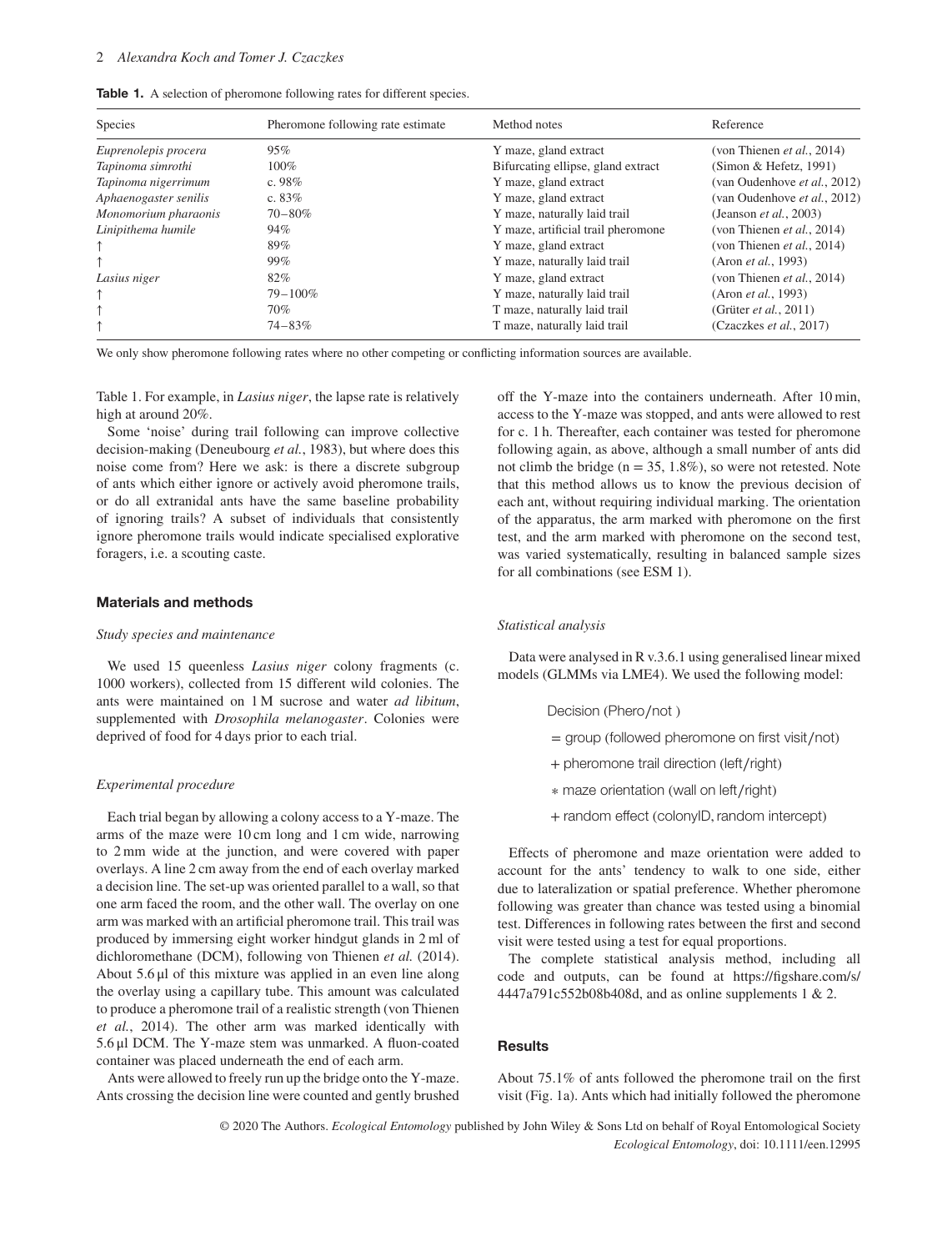

**Fig 1.** (a) The proportion and respective 95% confidence interval (CI) of ants following pheromone in the first assay. (b) The proportion and CI of ants following pheromone in the second assay, split by whether those ants had followed pheromone in the first assay. [Colour figure can be viewed at [wileyonlinelibrary.com\]](http://wileyonlinelibrary.com).

on the first visit (followers) following it at a rate of 69.9% on the second, slightly but significantly lower than on the first test (95% CI: 0.021–0.084,  $X^2 = 11.106$ ,  $P < 0.001$ ). Ants which had initially not followed the pheromone trail (non-followers) followed it at a rate of 66.2%, also significantly lower than on the first test (95CI: 0.041–0.137,  $X^2 = 14.762$ ,  $P < 0.001$ ). Pheromone following rates of followers and non-followers did not differ significantly (GLMM,  $Z = -0.453$ ,  $P = 0.65$ , Fig. 1b). Both groups followed pheromone significantly more often than chance (binomial test: 983/1407 in follower-group and 310/468 in not-follower-group,  $P < 0.001$ ).

Pheromone following was significantly stronger when the trail pointed away from the wall, towards the room (GLMM,  $Z = 9.429, P < 0.001$ .

The complete dataset can be found at: [https://figshare.com/s/](https://figshare.com/s/305f3043840a9ff676ff) [305f3043840a9ff676ff](https://figshare.com/s/305f3043840a9ff676ff) and as online supplement 3.

#### **Discussion**

Our results provide no evidence of a distinct group of pheromone-ignoring foragers in *L. niger*, i.e. no inter-individual differences in pheromone following. Interestingly, Beckers *et al.* (1992) found strong inter-individual differences in trail laying behaviour in *L. niger*. Recruited foragers lay significantly less pheromone than initial discoverers. Furthermore, independent of the group (recruited vs. recruiting) some individuals lay significantly more pheromone than others and deposition by any one forager decrease with the number of trips made, as confirmed elsewhere (Czaczkes & Heinze, 2015).

Why then do we not observe repeatable differences between individual *L. niger* foragers in pheromone following? *L. niger* often follow memory over pheromone trails when the two conflict (Grüter *et al.*, 2011). These knowledgeable individuals may be a sufficient source of pheromone-ignoring foragers: when following their memory (and ignoring pheromones) to a no-longer productive food source, they would begin scouting from that location, performing the role of a 'scout', without the need for specialization. However, specialist pheromone-ignorers may exist in other species. Very large colony sizes, for example, promote task specialization in ants (Gautrais *et al.*, 2002; Lanan, 2014).

Our study design might have caused stress, despite the hour-long resting period, possibly resulting in non-natural trail following and thus lower following rates in the second phase. Nonetheless, both groups in the second phase followed pheromone trails at higher-than-chance rates, so if a distinct non-follower caste was present, this would have been detected. The decrease in trail following may have been due to an increase in random choice stemming from escape behaviour, wherein ants attempt to escape rather than follow trails. The fact that ants preferentially chose the arm facing towards the room and away from the wall is likely explained by the paucity of visual cues on the wall side, and the innate attractiveness of visual cues to ants (Graham *et al.*, 2003). As we carefully balanced for arm side, this effect could be statistically controlled for.

We can only draw firm conclusions here about *L. niger*. However, they indicate that the term 'scout' has perhaps been used too loosely in myrmecology, and it may be useful to distinguish uninformed foragers (which would follow pheromone trails if encountered) from specialist scouts (which would not). Specialist scouts may be expected to show other traits, such as abandoning productive resources in favour of further scouting (as in honey bees (Beekman *et al.*, 2007)). Whether specialist scout ants actually exist is unclear. No other studies have explicitly tested for the presence of specialised pheromone-ignoring scouts. We encourage other researchers to apply our straightforward methodology to test for a scouting caste in other species. If these are found, the same ants should be tested for their willingness to ignore memory as well. Only then could a strong case be made for a scout caste in ants. More broadly, it may be valuable to periodically question the validity of the standard terms we use.

#### **Acknowledgements**

This work was funded by a DFG grant to TJC (CZ 237/1-1). Thanks to Massimo de Agrò for helpful suggestions and Sophie Evison for comments on an earlier version of this manuscript. The authors declare no conflict of interest. Open Access funding enabled and organized by ProjektDEAL.

#### **Data availability statement**

The statistical analysis code and data that support the findings of this study are openly available in figshare [code: https://doi.org/10.6084/m9.figshare.12732281.v1, data:

© 2020 The Authors. *Ecological Entomology* published by John Wiley & Sons Ltd on behalf of Royal Entomological Society *Ecological Entomology*, doi: 10.1111/een.12995